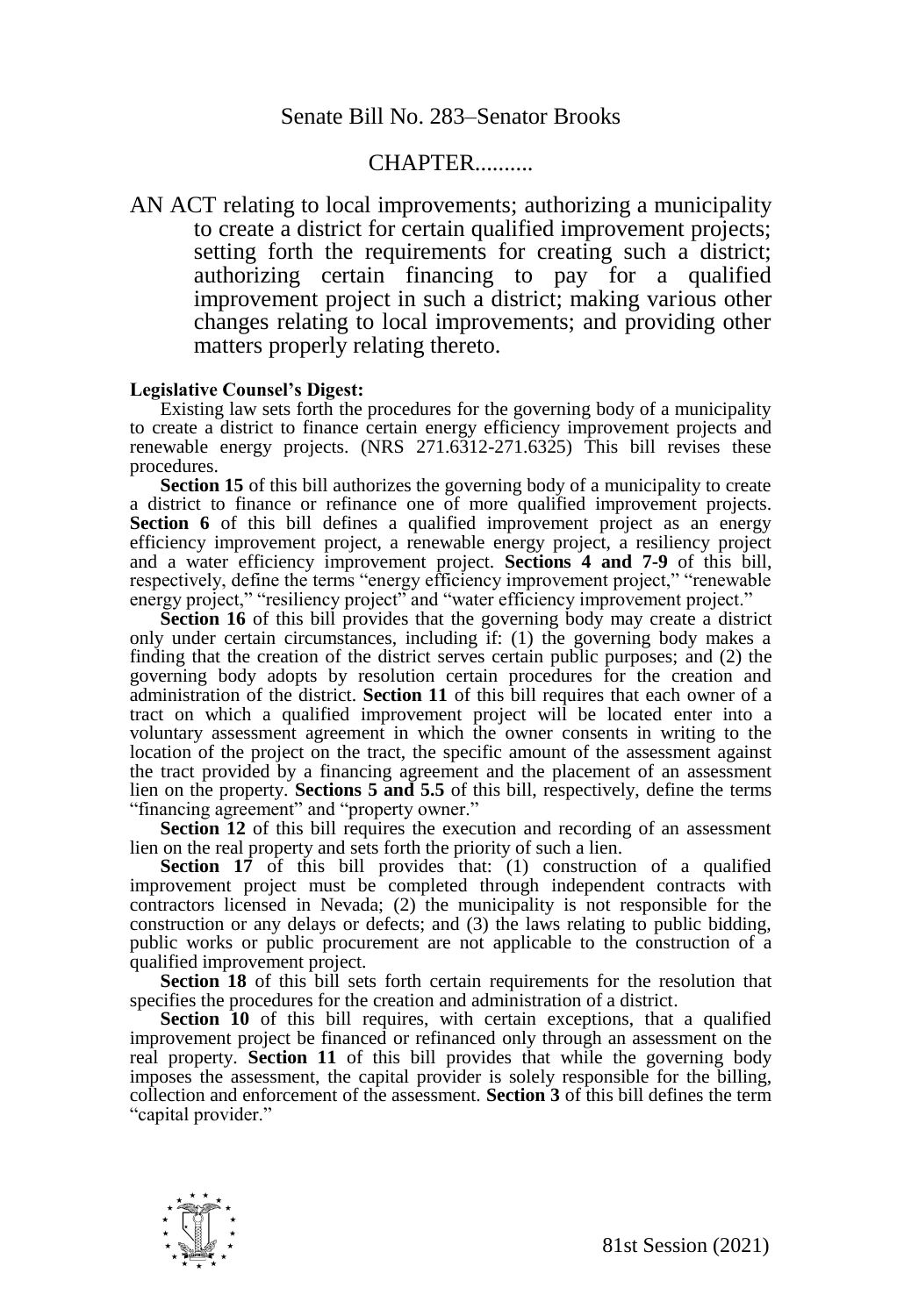**Section 13** of this bill authorizes, under certain circumstances, a person who is leasing real property within a district to enter into a financing agreement with a capital provider for a qualified improvement project.

**Section 13.5** of this bill provides that: (1) a municipality and its governing body, officers and employees shall not be liable for any actions taken pursuant to existing law providing for the creation of a district and **sections 2-13.5** of this bill, except in cases of willful misconduct; (2) a municipality shall not use public funds to fund an assessment imposed on a property owner to repay bonds or direct financing or refinancing nor pledge the full faith and credit of the municipality for such purposes; (3) a municipality shall not be liable for any amount due related to a qualified improvement project, including, without limitation, the costs of construction of the qualified improvement project; and (4) a municipality that establishes a qualified improvement district may impose a fee to recover the reasonable administrative costs from participating property owners.

**Section 19** of this bill provides that the governing body of a municipality that created a district pursuant to NRS 271.6312 to 271.6325, inclusive, before October 1, 2021, may use the provisions of this bill in the district but that this bill does not affect any financing, billing, collection or enforcement of financing of any existing project in the district.

EXPLANATION – Matter in *bolded italics* is new; matter between brackets **[**omitted material**]** is material to be omitted.

## THE PEOPLE OF THE STATE OF NEVADA, REPRESENTED IN SENATE AND ASSEMBLY, DO ENACT AS FOLLOWS:

**Section 1.** Chapter 271 of NRS is hereby amended by adding thereto the provisions set forth as sections 2 to 13.5, inclusive, of this act.

**Sec. 2.** *As used in NRS 271.6312 to 271.6325, inclusive, and sections 2 to 13.5, inclusive, of this act, unless the context otherwise requires, the words and terms defined in sections 3 to 9, inclusive, of this act have the meanings ascribed to them in those sections.*

**Sec. 3.** *"Capital provider" means any private entity or the designee, successor or assign of the private entity that provides direct financing or refinancing for a qualified improvement project pursuant to the provisions of NRS 271.6312 to 271.6325, inclusive, and sections 2 to 13.5, inclusive, of this act.*

**Sec. 4.** *"Energy efficiency improvement project" means the installation or modification of one or more energy efficiency improvements that decrease or support the decrease of energy consumption or demand for energy through the use of efficiency technologies, products or activities and incidentals which are necessary, useful or desirable for any such improvements and which installation or modification has a useful life of not less than 10 years.*

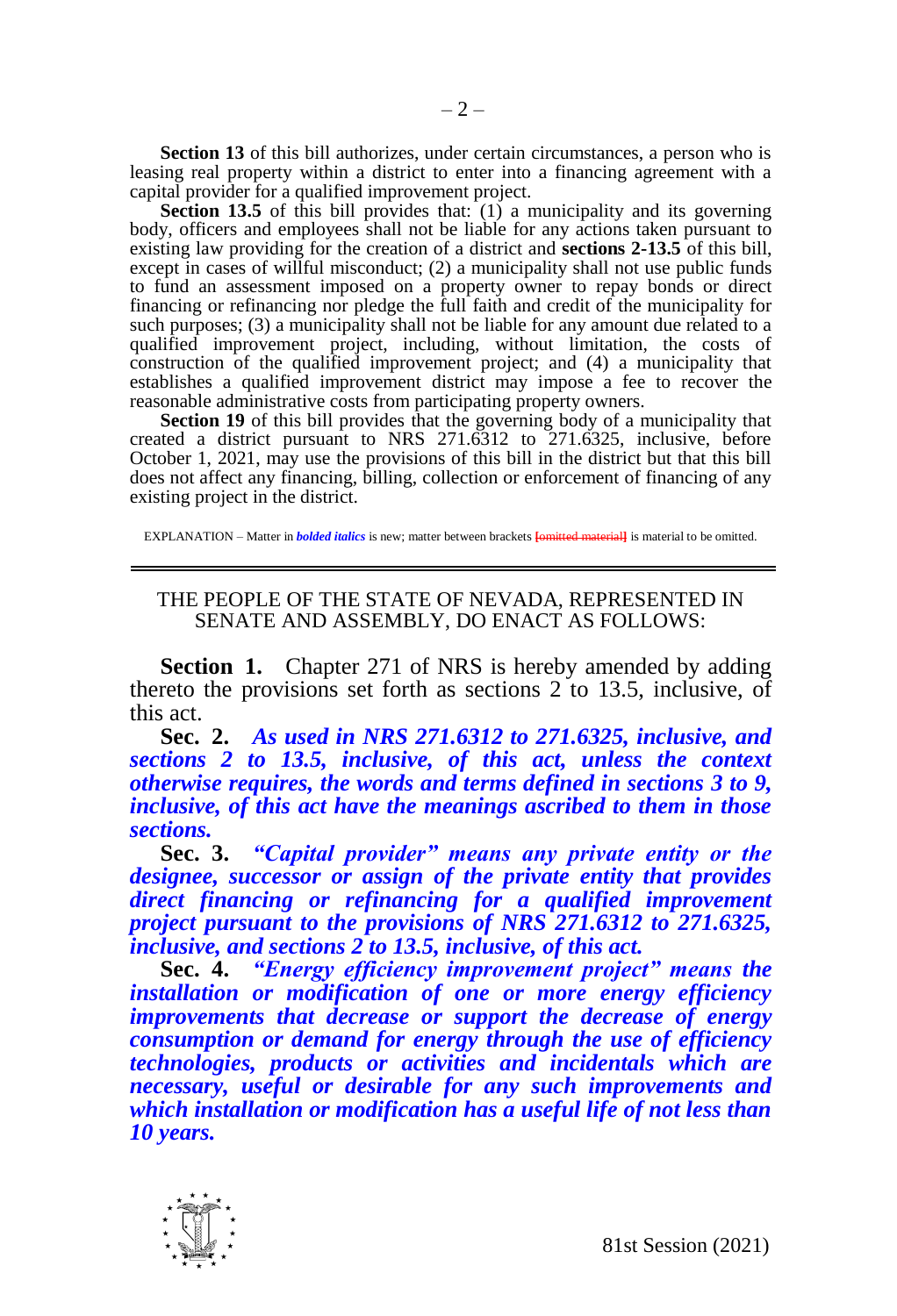**Sec. 5.** *"Financing agreement" means the contract pursuant to which a property owner or lessee, as applicable, agrees to repay the capital provider for financing or refinancing a qualified improvement project, including, without limitation, any finance charges, fees, debt servicing, interest, penalties and any other provision relating to the treatment of prepayment or partial payment, billing, collection and enforcement of the assessment and lien securing the financing.*

**Sec. 5.3.** *"Program guide" means the comprehensive document adopted by a governing body pursuant to NRS 271.6325 that sets forth standard forms and establishes any appropriate guidelines, specifications and criteria for the underwriting and approval of a qualified improvement project.*

**Sec. 5.5.** "*Property owner" means all of the owners of record of the tract on which a qualified improvement project is installed.*

**Sec. 6.** *"Qualified improvement project" means one or more of the following projects which are permanently affixed to real property in an existing structure or in new construction, performed pursuant to NRS 271.6312 to 271.6325, inclusive, and sections 2 to 13.5, inclusive, of this act:*

*1. Energy efficiency improvement project.*

- *2. Renewable energy project.*
- *3. Resiliency project.*
- *4. Water efficiency improvement project.*

**Sec. 7.** *"Renewable energy project" means any improvement to real property, and facilities and equipment used to generate electricity from renewable energy to offset customer load in whole or in part on the real property, or to support the production of renewable or thermal energy including, without limitation, energy storage, and all appurtenances and incidentals necessary, useful or desirable for any such improvements, facilities and equipment, and which improvement has a useful life of not less than 10 years.*

**Sec. 8.** *"Resiliency project" means an improvement to real property, facilities or equipment with a useful life of not less than 10 years that:* 

*1. Increases a building's structural resiliency for seismic events;*

*2. Improves indoor air quality;*

*3. Improves wind and fire resistance;*

*4. Improves stormwater quality or reduces on-site or off-site risk of flash flooding;*

*5. Improves or enhances the ability of a building to withstand an electrical outage;*

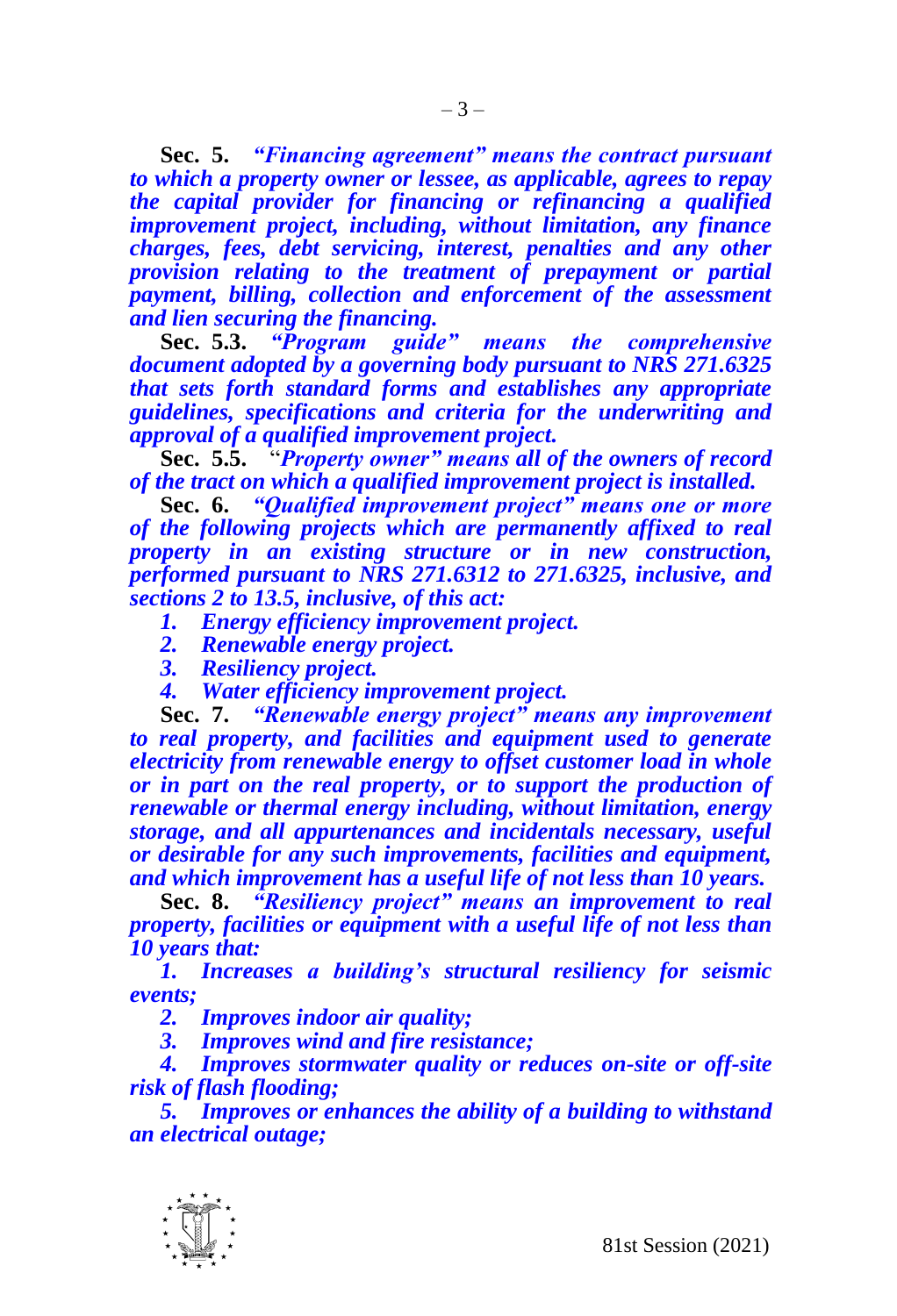*6. Reduces or mitigates the urban heat island effect or the effects of extreme heat;*

*7. Reduces any other environmental hazard identified by a municipality; or* 

*8. Enhances the surrounding environment in which the real property is located.*

**Sec. 9.** *"Water efficiency improvement project" means an improvement to real property, facilities or equipment, and all necessary appurtenances and incidentals thereto, with a useful life of not less than 10 years that is designed to:*

*1. Reduce the water consumption of the real property; or* 

*2. Conserve or remediate water, in whole or in part, on the real property.* 

**Sec. 10.** *1. Except as otherwise provided in this section, a qualified improvement project must be financed or refinanced only through an assessment on the real property that secures the direct financing or refinancing obtained from a capital provider pursuant to a financing agreement.*

*2. In addition to, but not in lieu of the direct financing or refinancing described in subsection 1, a qualified improvement project may be financed or refinanced through an assessment on the real property to secure bonds issued pursuant to NRS 271.475. Any bonds issued for a qualified improvement project:*

*(a) Shall not constitute the debt or indebtedness of the municipality within the meaning of any provision or limitation of the Constitution of the State of Nevada or statute;* 

*(b) Shall not be secured by a pledge of the general credit or taxing power of the municipality or by the surplus and deficiency fund established pursuant to NRS 271.428; and*

*(c) Shall not be used in furtherance of or in support of direct financing or refinancing from a capital provider.*

**Sec. 11.** *1. Notwithstanding any other provision of this chapter, in order to impose an assessment for a qualified improvement project, the municipality must enter into a written voluntary assessment agreement with a property owner whereby the property owner:*

*(a) Consents in writing to:*

*(1) The specific amount of the assessment that will be imposed on the real property for the qualified improvement project to secure repayment of:*

*(I) The direct financing or refinancing provided by the capital provider for the qualified improvement project, as set forth in the financing agreement; or*

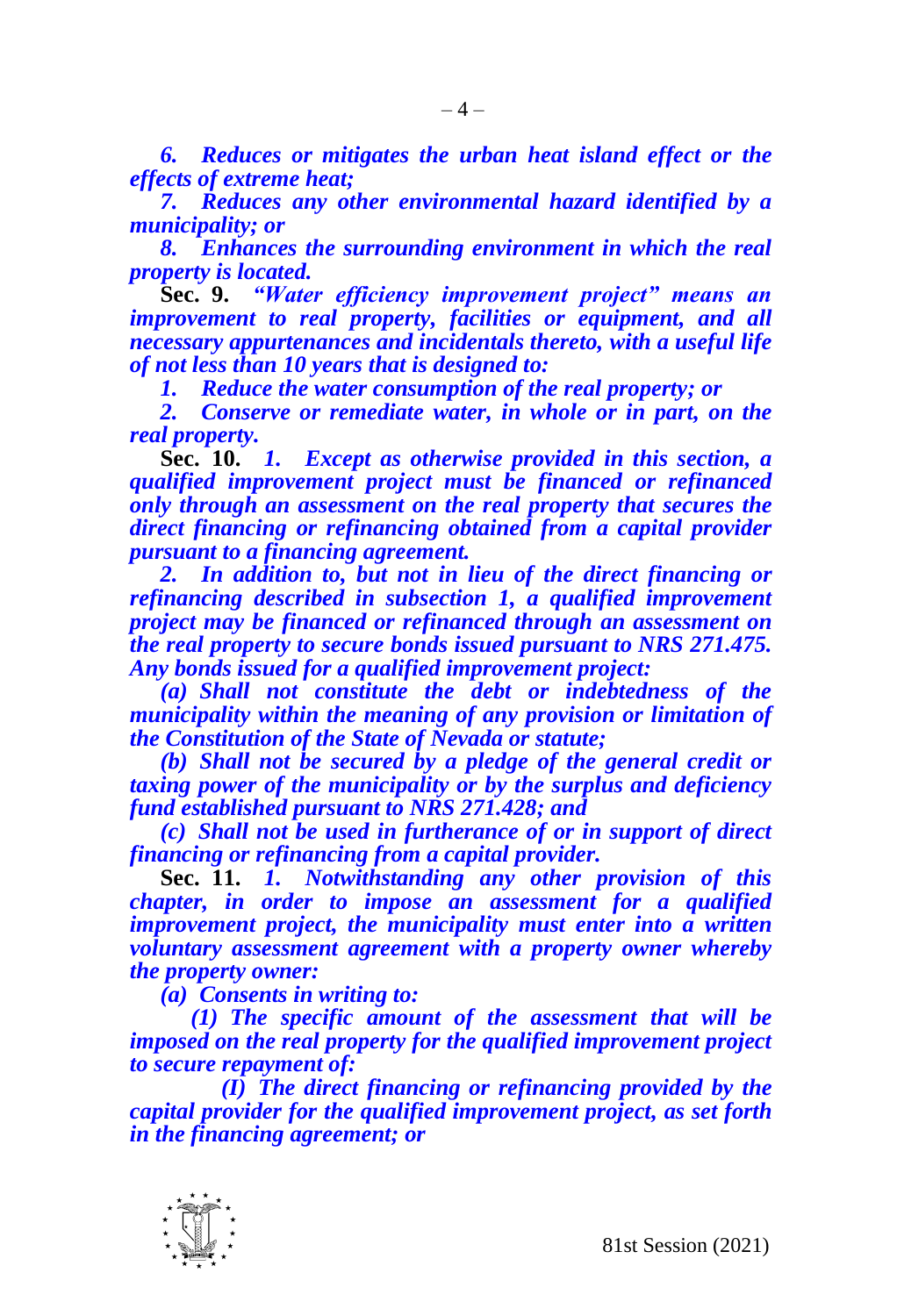*(II) The repayment of any bonds issued pursuant to NRS 271.475 for the qualified improvement project; and*

*(2) The placement of an assessment lien on the real property; and*

*(b) Provides a written description of the tract to be assessed and the qualified improvements included in the qualified improvement project that are to be financed or refinanced by the capital provider and, if applicable, the bonds issued pursuant to NRS 271.475.*

*2. Notwithstanding the execution of a voluntary assessment agreement pursuant to subsection 1, except for the imposition and amount of the assessment and the assessment lien, in no event is the municipality responsible for the form of the voluntary assessment agreement or any statement, term, provision or other matter contained in the voluntary assessment agreement.*

*3. Each voluntary assessment agreement, and any substantive amendment thereto, must be recorded in the office of the county recorder and, once recorded, is binding on the owner who signed the voluntary assessment agreement and any other person who holds any interest in the tract to which the voluntary assessment agreement relates regardless of whether the interest in the tract came into existence before or after the recording of the voluntary assessment agreement.* 

*4. Any amendment to a voluntary assessment agreement must be executed by the property owner and the municipality. If an amendment is a substantive change to the voluntary assessment agreement, the amendment must be recorded. Any amendment is binding on the property owner and any other person who holds an interest in the tract.*

*5. If a direct financing agreement is used to finance a qualified improvement project:*

*(a) A municipality must assign the assessment and assessment lien, including, without limitation, the right to receive payment in accordance with the terms of the financing agreement, to the capital provider.* 

*(b) The capital provider is solely responsible for the billing, collection and the enforcement of an assessment imposed on real property pursuant to NRS 271.6312 to 271.6325, inclusive, and sections 2 to 13.5, inclusive, of this act.*

*(c) Delinquent payment of an assessment will result in the interest and penalties set forth in the financing agreement.*

*(d) Enforcement of a delinquent payment shall be by judicial foreclosure in the manner of a mortgage.* 

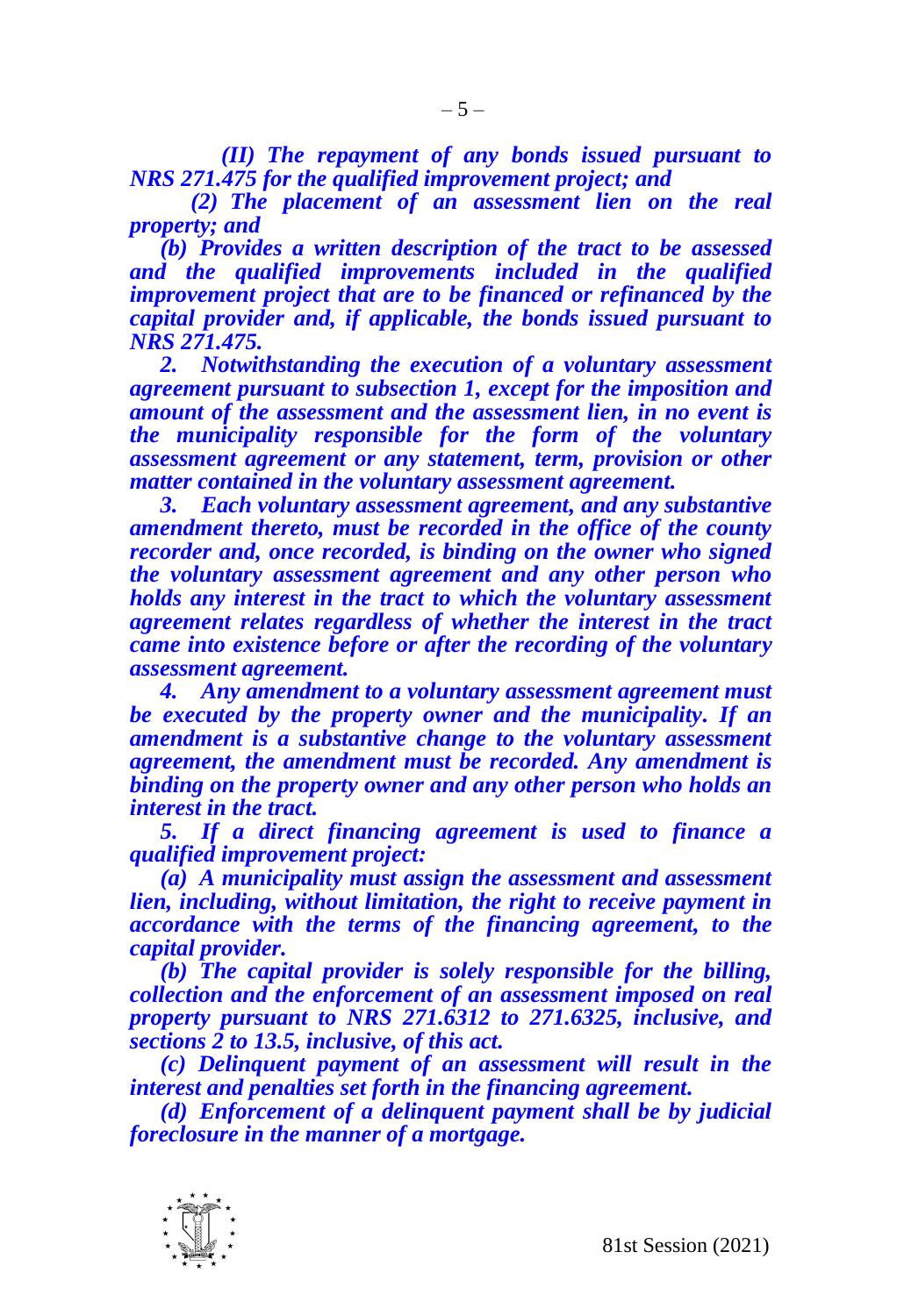*6. Assessments not yet due must not be accelerated or eliminated by foreclosure. In the event of foreclosure, any liens securing the payment of general taxes must be satisfied before the payment of outstanding or delinquent assessments.*

*7. An assessment lien placed on real property pursuant to NRS 271.6312 to 271.6325, inclusive, and sections 2 to 13.5, inclusive, of this act:*

*(a) Is created by the voluntary assessment agreement between the municipality and the property owner; and*

*(b) Is not created by ordinance or resolution of the municipality.*

**Sec. 12.** *1. A municipality shall execute and record a notice of assessment and assessment lien on the real property on which an assessment is imposed pursuant to the provisions of NRS 271.6312 to 271.6325, inclusive, and sections 2 to 13.5, inclusive, of this act. The municipality may delegate to the capital provider responsibility for recording the notice of assessment and assessment lien.* 

*2. The notice of assessment and assessment lien must include, without limitation:*

*(a) The legal description of the real property;*

*(b) The name of each property owner;*

*(c) The date on which the lien was created, which is the date on which the notice of assessment is recorded;* 

*(d) The principal amount of the assessment lien;*

*(e) The term of the assessment lien; and*

*(f) A copy of the voluntary assessment agreement entered into between the municipality and the property owner pursuant to section 11 of this act.*

*3. Notwithstanding the provisions of any other statute to the contrary, an assessment and assessment lien:*

*(a) Run with the land and is not subject to acceleration or extinguishment by the sale of any property on account of the nonpayment of general taxes.*

*(b) Are prior and superior to all liens, claims, encumbrances and titles other than the liens of assessments and general taxes attached to the tract pursuant to the provisions of NRS 361.450.*

**Sec. 13.** *A person that is leasing real property within a district created pursuant to NRS 271.6312 to 271.6325, inclusive, and sections 2 to 13.5, inclusive, of this act may enter into a financing agreement with a capital provider for a qualified improvement project if the owner of the real property enters into a* 

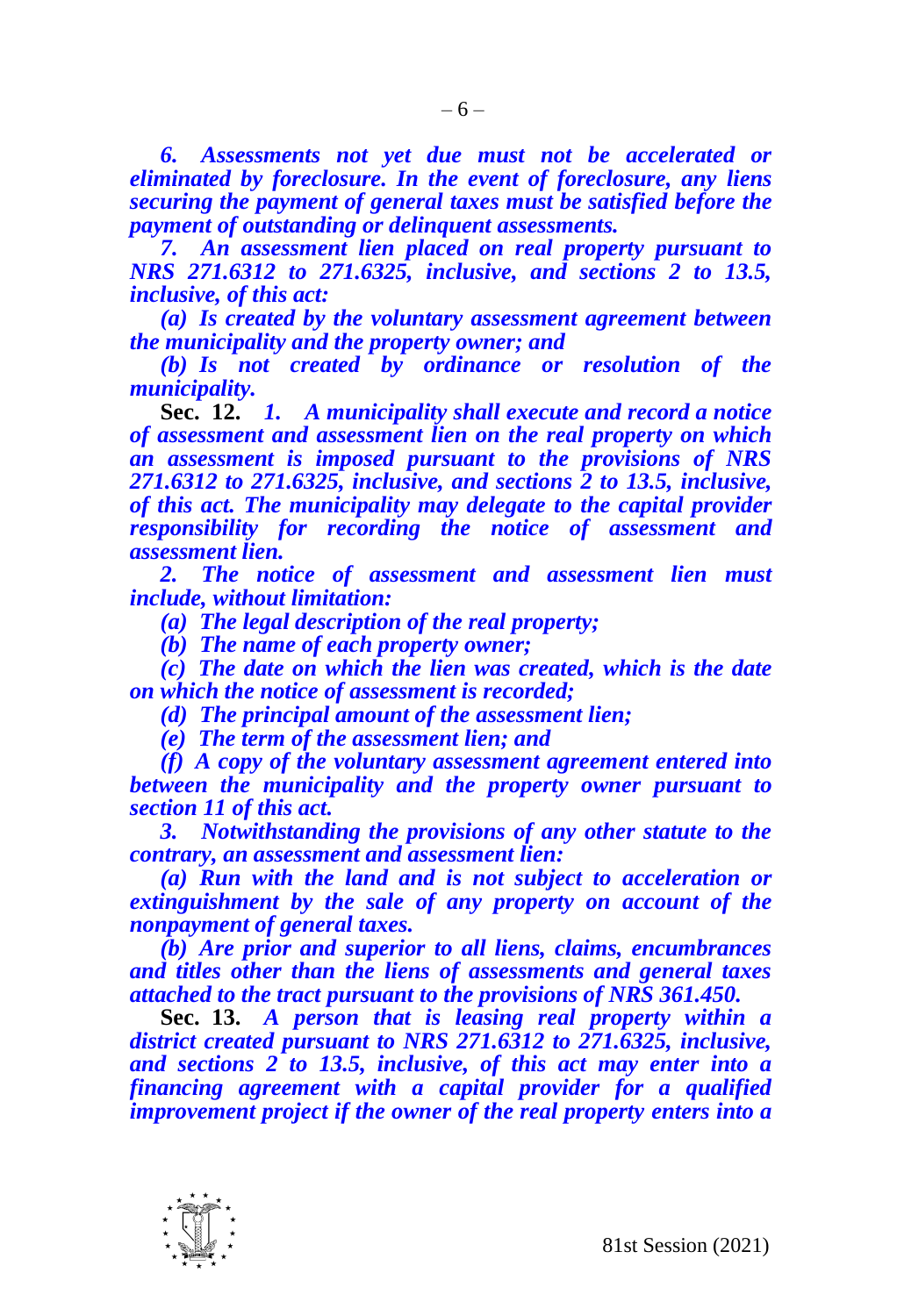*voluntary written assessment agreement with the municipality pursuant to section 11 of this act.*

**Sec. 13.5.** *1. A municipality, its governing body, its officers and its employees shall not be liable for actions taken pursuant to NRS 271.6312 to 271.6325, inclusive, and sections 2 to 13.5, inclusive, of this act, except in cases of willful misconduct.*

*2. A municipality shall not use any public funds to pay an assessment imposed to repay bonds or direct financing or refinancing of a qualified improvement project nor pledge the full faith and credit of the municipality for such purposes.*

*3. The amount necessary to repay bonds or the direct financing or refinancing of a qualified improvement project is secured solely by the assessment and a municipality shall not use or pledge any money derived from any other source for such purposes.* 

*4. A municipality is not liable for any amount due related to a qualified improvement project, including, without limitation, the costs for construction of the qualified improvement project.* 

*5. A municipality that establishes a district pursuant to NRS 271.6312 to 271.6325, inclusive, and sections 2 to 13.5, inclusive, of this act, may impose a fee on a property owner that enters into a voluntary assessment agreement pursuant to section 11 of this act to recover the reasonable costs of administration and the performance of its duties pursuant to NRS 271.6312 to 271.6325, inclusive, and sections 2 to 13.5, inclusive, of this act.*

**Sec. 14.** NRS 271.385 is hereby amended to read as follows:

271.385 1. At the time and place designated pursuant to NRS 271.380, the governing body shall hear and determine any written complaint, protest or objection filed as provided in that section and any verbal views expressed in respect to the proposed assessments, assessment roll or assessment procedure. The governing body may adjourn the hearing from time to time.

2. The governing body, by resolution, may revise, correct, confirm or set aside any assessment and order that the assessment be made de novo.

3. Any complaint, protest or objection to:

(a) The assessment roll;

(b) The regularity, validity and correctness of each assessment;

(c) The amount of each assessment; or

(d) The regularity, validity and correctness of any other proceedings occurring after the date of the hearing described in NRS 271.310 and before the date of the hearing governed by this section,

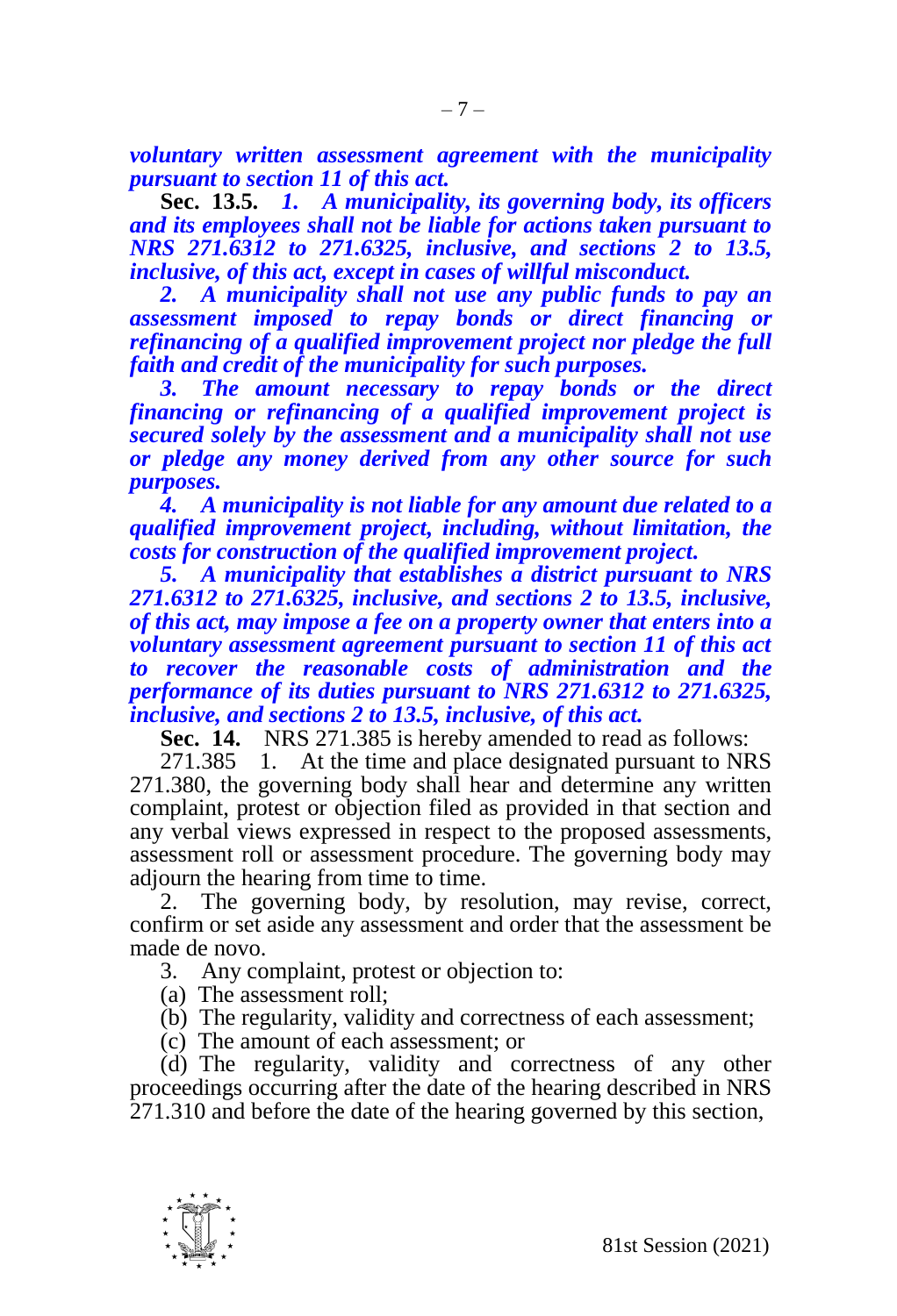$\rightarrow$  shall be deemed waived unless filed in writing within the time and in the manner provided by NRS 271.380.

**[**4. If any owner of a tract which is assessed for the purpose of creating a district pursuant to NRS 271.6312 objects in writing within the time and in the manner provided by NRS 271.380, the tract must be removed from the assessment roll, and the municipality shall not finance the project located on the tract unless the objecting owner withdraws his or her objection in writing within the time specified by the governing body.**]**

**Sec. 15.** NRS 271.6312 is hereby amended to read as follows:

271.6312 1. The governing body of a municipality, on behalf of the municipality and in its name, without an election, may *by resolution* create a district to finance *or refinance* one or more **[**energy efficiency improvement projects or renewable energy**]** *qualified improvement* projects:

(a) On qualifying commercial or industrial real property, which may include any real property other than:

(1) A residential dwelling that contains fewer than five individual dwelling units; or

(2) Property financed by a government-guaranteed financing program that prohibits the subordination of the government's interest in the property or otherwise prohibits a contract under NRS 271.6312 to 271.6325, inclusive **[**.**]** *, and sections 2 to 13.5, inclusive, of this act.*

(b) That meet one of the following requirements:

(1) For an energy efficiency improvement project, the project must be determined to *meet the definition of an energy efficiency improvement project set forth in section 4 of this act, comply with applicable requirements set forth in the program guide and* be **Example 1 Example 1** *supported by an energy audit conducted by a* qualified service company **[**. A project may be determined to be appropriate if:

(I) The energy audit includes a summary of recommendations, which for each recommendation must include existing and expected consumption and expected energy savings expressed in British thermal units, kilowatt-hours, and kilowatts, the expected annual energy savings, the cost, the payback period in years, the expected life cycle in years and the percentage of savings, as applicable; and

(II) The expected energy savings from the project exceeds the investment costs of the project.**]** *that includes a written energy analysis of the project.*

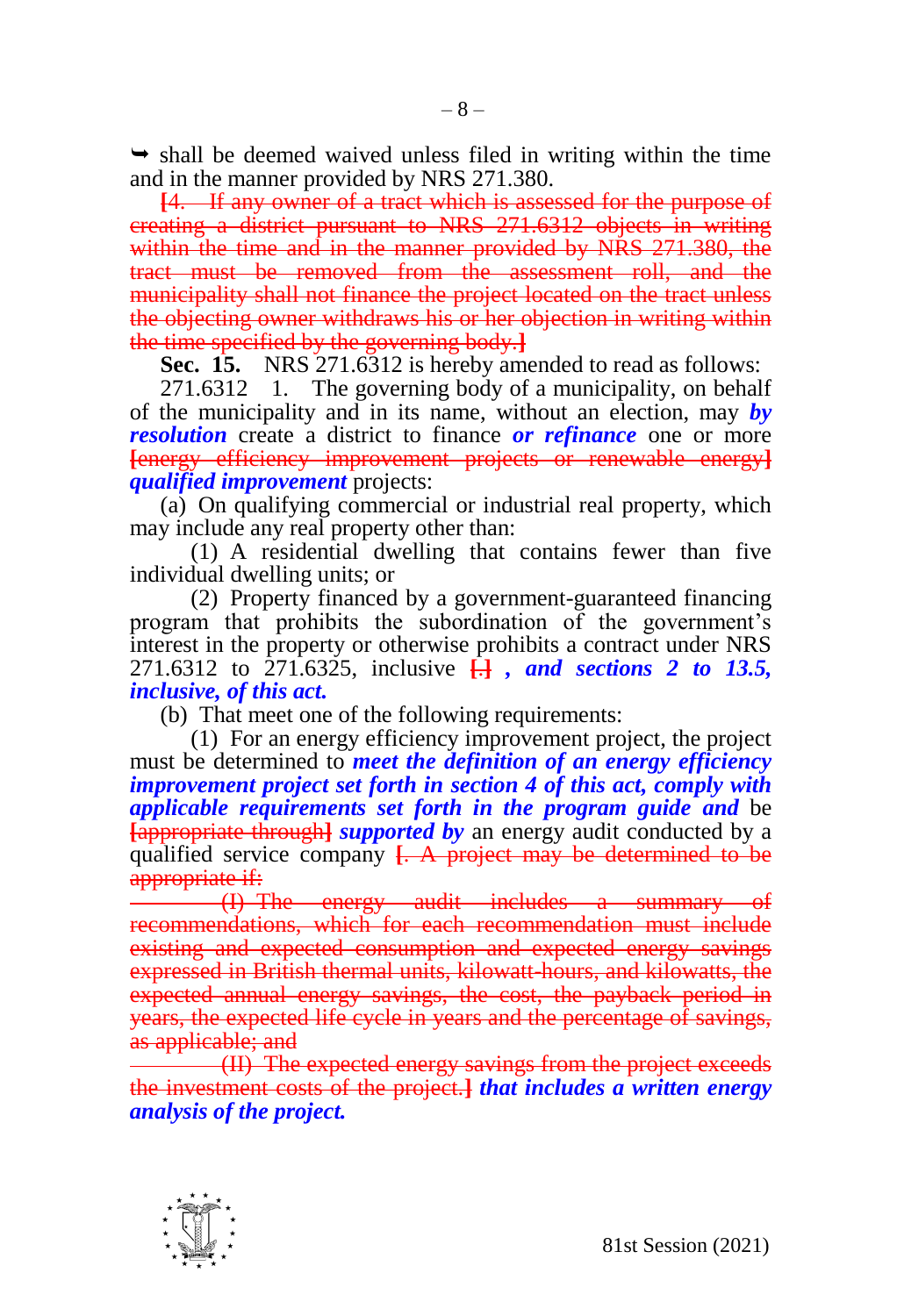(2) For a renewable energy project, the project must **[**be determined to be feasible through a written feasibility study conducted**]** *meet the definition of a renewable energy project set forth in section 7 of this act, as determined* by a qualified service company **[**.**]** *, and comply with applicable requirements set forth in the program guide. The determination of the qualified service company must be supported by a written feasibility study. Except as otherwise provided in this subparagraph, a renewable energy project must not be used to sell or distribute renewable energy between tracts. If the structure that is benefitting from the qualified improvement project is located on more than one contiguous tract, the renewable energy project may be used to serve the entire structure.*

*(3) For a resiliency project, the project must be determined to meet the definition of a resiliency project set forth in section 8 of this act by a licensed professional in the field of the resiliency project that is approved by the municipality pursuant to NRS 271.6325 and comply with applicable requirements set forth in the program guide. The determination of the licensed professional must be contained in a written analysis of the project.*

*(4) For a water efficiency improvement project, the project must be determined to meet the definition of a water efficiency improvement project set forth in section 9 of this act by a qualified service company and comply with applicable requirements set forth in the program guide. The determination of the qualified service company must be contained in a written analysis of the project.* 

2. **[**A bond or interim warrant issued for a district created pursuant to this section must not be secured by a pledge of the general credit or taxing power of the municipality or by the surplus and deficiency fund established pursuant to NRS 271.428.**]** *Subject to the provisions of subsection 2 of NRS 271.6315, a district created pursuant to subsection 1 may comprise the entire jurisdictional boundaries of the municipality or any portion or individual tract, thereof.* 

3. The improvements to or installations within a district created pursuant to this section must not be owned by a municipality but shall be **[**deemed to be**]** the property of the owner of the tract upon which the improvement or installation is located.

4. The provisions of:

(a) NRS 271.275 to 271.365, inclusive, *and 271.367 to 271.472, inclusive,* do not apply to a district which is created pursuant to this section.

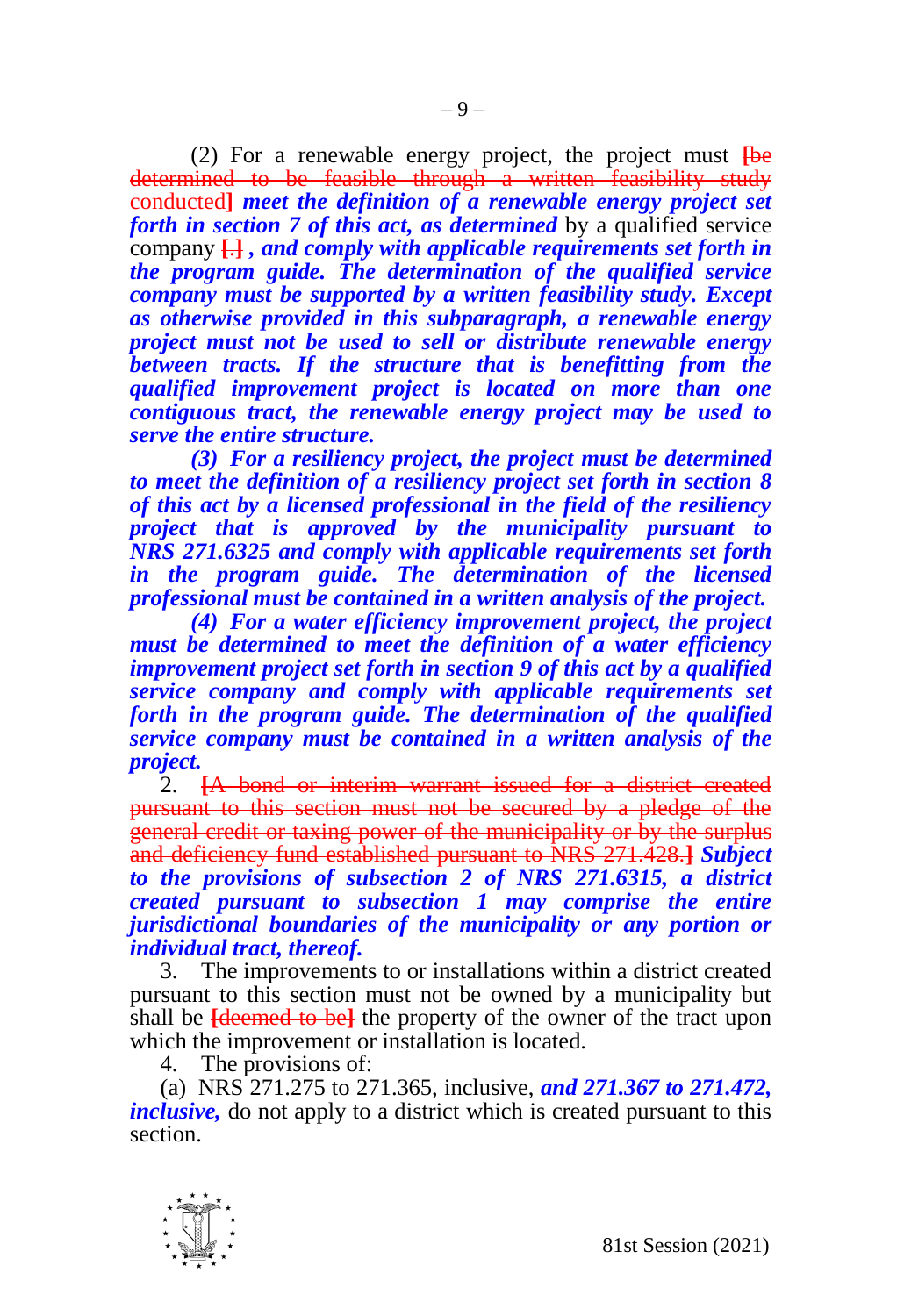(b) NRS 271.495 and 271.500 do not apply to any bonds or interim warrants issued to finance **[**an energy efficiency improvement project or renewable energy**]** *a qualified improvement*  project within a district created pursuant to this section.

5. As used in this section:

(a) "Energy audit" means a formal evaluation of the energy consumption of a permanent building or any structural improvement to real property that is consistent with the requirements of ASTM International Standard E2797, "Standard Practice for Building Energy Performance Assessment for a Building Involved in a Real Estate Transaction," the ASHRAE Level 2 or 3 guidelines for energy audits or any comparable energy assessment guidelines.

(b) "Qualified service company" has the meaning ascribed to it in NRS 333A.060.

**Sec. 16.** NRS 271.6315 is hereby amended to read as follows:

271.6315 1. A governing body may create a district pursuant to NRS 271.6312 only if:

(a) *The governing body makes a finding that the creation of the district serves the public purposes of resource conservation, reducing emissions or increasing the resiliency of the community.*

*(b)* The governing body has, pursuant to NRS 271.6325, adopted by resolution a procedure for the creation and administration of a district for the purpose of financing *or refinancing* one or more **[**energy efficiency improvement projects or renewable energy**]** *qualified improvement* projects.

**[**(b) Each**]**

## *2. The governing body shall not approve a tract within the boundaries of the district for financing or refinancing a qualified improvement project unless:*

*(a) The* owner of **[**each**]** *the* tract on which **[**an energy efficiency improvement project or renewable energy**]** *a qualified improvement*  project will be located **[**consents in writing to the location of the project on the tract and the levy of an assessment against the tract to pay all or a portion of the cost thereof in an amount up to the estimated maximum benefit to the tract from the installation or improvement. The estimated maximum benefit may not exceed the market value of the tract as determined by the governing body.

(c) Each consent provided pursuant to paragraph (b):

(1) Describes the tract to be assessed and the improvements to be financed;

(2) States the estimated maximum benefit that the owner agrees will be conferred on the tract by virtue of the installation or improvement; and

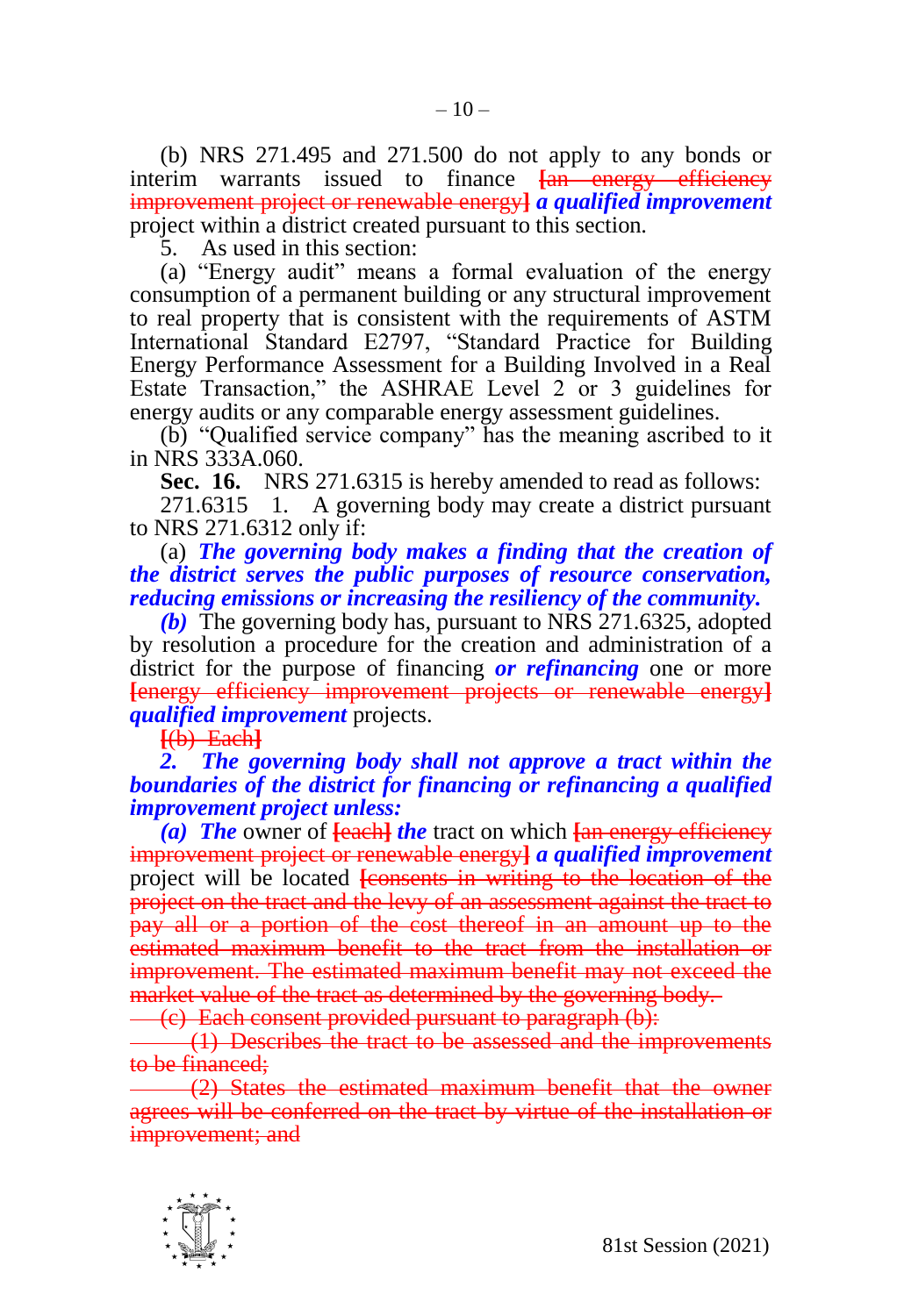(3) Is accompanied by:

(I) A signed copy of each contract between an owner of the tract and each contractor described in NRS 271.6321 pursuant to which the contractor agrees to construct, acquire and install the installation or improvement identified in the consent at a total price which does not exceed the limitation set forth in NRS 271.6321 and which contains any terms, including, without limitation, application fees and costs, the total amount financed, annual percentage rate, total amount paid over the life of any assessment, any appraisal fees, bond-related costs, annual administrative fees, closing costs, credit reporting fees and recording fees, and such other terms not inconsistent with the provisions of NRS 271.6312 to 271.6325, inclusive, or with the resolution adopted pursuant to NRS 271.6325, as may be agreed upon by the owner of the tract and the contractor and is acceptable to the governing body; and

(II) A deposit in an amount determined in the manner specified in the resolution adopted pursuant to NRS 271.6325, which may be refunded if the project to which the consent relates is completed and is financed with assessments levied pursuant to this chapter within the period specified in the resolution.

(d)**]** *enters into a voluntary assessment agreement pursuant to section 11 of this act.*

*(b) The amount of the assessment lien that will be placed on the tract for a qualified improvement project, if used for improving or retrofitting an existing structure, does not exceed 25 percent of the fair market value of the property assessed, as determined by a certified appraiser pursuant to guidelines adopted pursuant to NRS 271.6325.*

*(c) The amount of the assessment lien that will be placed on the tract for a qualified improvement project, if used for new construction or a gut rehabilitation, does not exceed 35 percent of the fair market value of the property assessed, as determined by a certified appraiser pursuant to guidelines adopted pursuant to NRS 271.6325.*

*(d)* The outstanding amount owed on all recorded instruments which are liens against **[**any**]** *the* tract **[**included in the district, does**]** *including the assessment lien for the qualified improvement project, will* not exceed 90 percent of the estimated fair market value of the property assessed  $\frac{1}{2}$ , as defined by the governing body, taking into account the imposition of the liens for assessments pursuant to NRS 271.6312 to 271.6325, inclusive, and the additional value added to the tract by a project financed pursuant to NRS 271.6312 to 271.6325, inclusive.

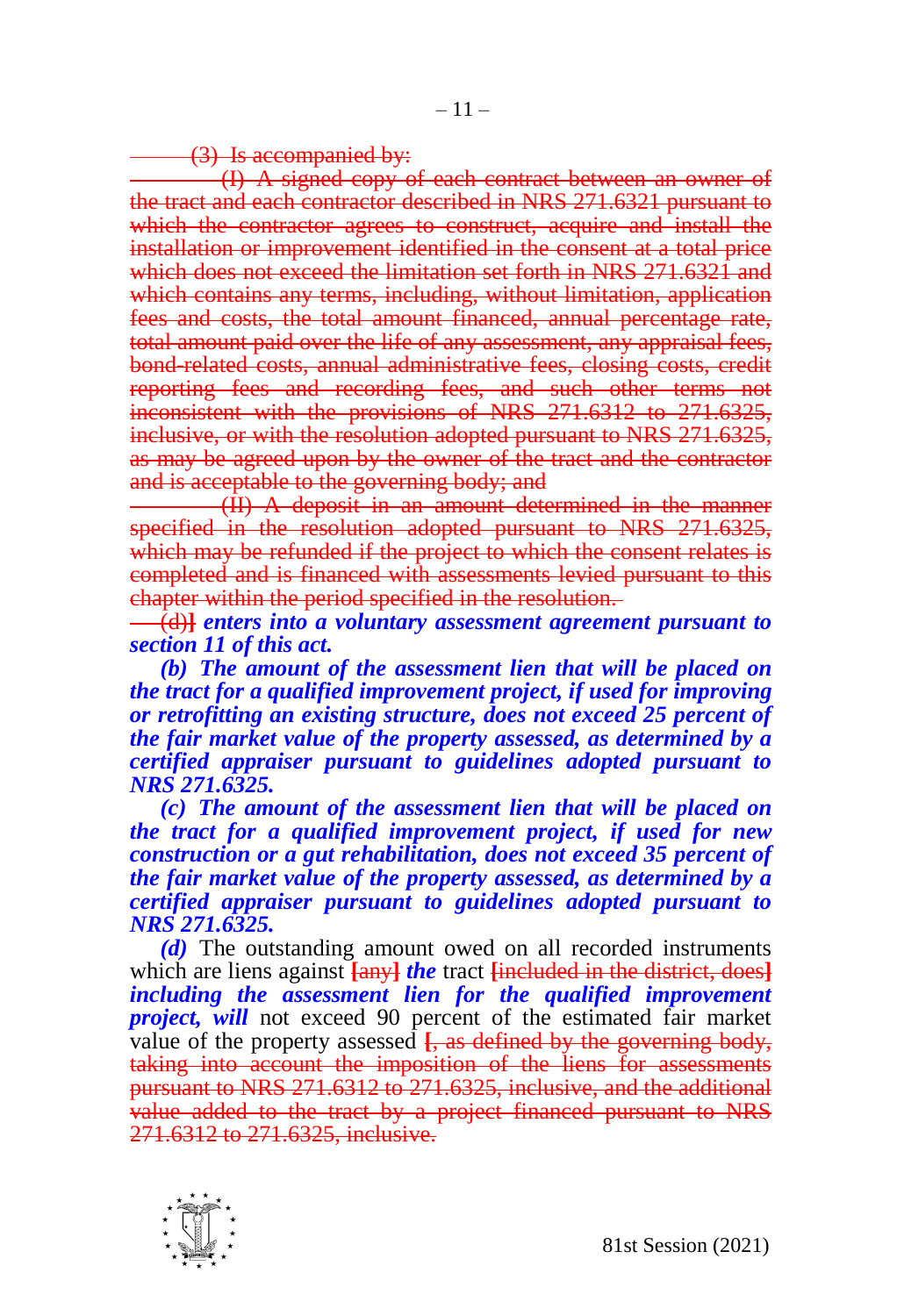(e)**]** *, as determined by a certified appraiser pursuant to guidelines adopted pursuant to NRS 271.6325.*

*(e)* Any lender who holds a lien on **[**any**]** *the* tract on which **[**an energy efficiency**]** *the qualified* improvement project **[**or renewable energy project**]** will be located consents in writing to the levy of an assessment *and assessment lien* against the tract to **[**pay all or a portion of the cost of the installation or improvement.**]** *secure repayment of the financing or refinancing of the qualified improvement project.* A consent signed pursuant to this paragraph must be in a recordable form and is binding on the holder of a lien who signs the consent. **[A lender described in this paragraph is** entitled, within 30 days after providing consent pursuant to this paragraph, to offer a loan to the owner of the tract as the primary lender on the new levy of an assessment.

2.**]** Each consent provided pursuant to *this* paragraph **[**(b) of subsection 1 and each amendment thereto**]** must be recorded in the office of the county recorder and, once recorded, is binding on the **[**owner**]** *lender* who signed the consent **[**and any other person who holds any interest in the tract to which the consent relates and who signed the consent.**]** *and any successors or assigns.*

3. *Real property owned by the United States Department of Defense is not eligible for any qualified improvement project authorized pursuant to NRS 271.6312 to 271.6325, inclusive, and sections 2 to 13.5, inclusive, of this act.*

*4.* A district created pursuant to NRS 271.6312 may be created at any time as designated by a governing body *.* **[**, but must only include tracts for which a consent has been recorded pursuant to subsection 2.**]**

**[**4.**]** *5.* As used in this section, "lender" means a mortgagee, the beneficiary of a deed of trust or other creditor who holds a mortgage, deed of trust or other *recorded* instrument that encumbers a tract as security for the repayment of a loan *.* **[**used to purchase the tract.**]**

**Sec. 17.** NRS 271.6321 is hereby amended to read as follows:

271.6321 Construction *of a qualified improvement project*  within a district created pursuant to NRS 271.6312 must be completed through independent contracts with contractors licensed in Nevada *.* **[**who are approved by the governing body.**]** The municipality is not responsible for the construction, or any defects or delays thereof. The laws of this State relating to public bidding, public works or public procurement are not applicable to contracts for construction **[executed pursuant to this subsection. The total** contract price of any improvement or installation must not exceed

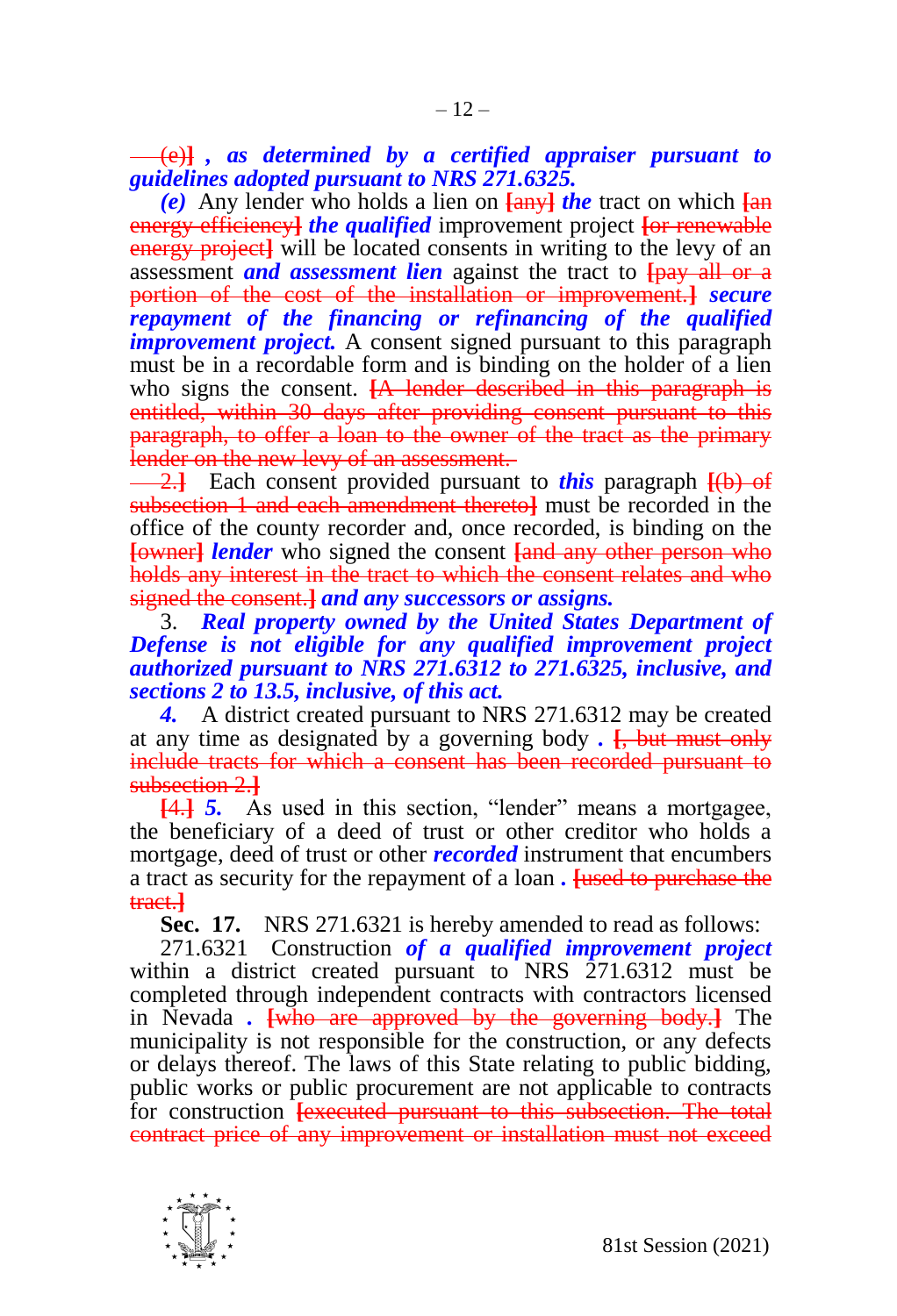80 percent of the estimated maximum benefit for the tract as stated in the consent, as it may be amended from time to time, unless the owner of the property to be assessed:

1. Agrees to pay and pays, or causes another party to pay, the difference between 80 percent of the estimated maximum benefit and the total contract price from a source other than financing provided pursuant to this chapter; and

2. Agrees in writing that the improvement or installation will in fact benefit the tract by an amount at least equal to the sum of the estimated maximum benefit stated in the consent and the amount to be paid from a source other than financing provided pursuant to this chapter.**]** *of a qualified improvement project.*

**Sec. 18.** NRS 271.6325 is hereby amended to read as follows:

271.6325 1. Before creating a district pursuant to NRS 271.6312, a governing body must adopt a resolution which specifies the procedures for the creation and administration of such a district.

*2. The resolution adopted pursuant to subsection 1 must approve a program guide that contains, without limitation:*

*(a) A draft voluntary assessment agreement between the municipality and the property owner;*

*(b) A draft notice of assessment and assessment lien; and*

*(c) A draft assignment of the assessment and the assessment lien.*

*3. The resolution adopted pursuant to subsection 1 or the program guide approved pursuant to subsection 2 must:*

*(a) Require that the property owner agree to the assessment in the amount approved by the governing body as repayment for the financing of the qualified improvement project.*

*(b) Require that the property owner acknowledge that an assessment lien will be recorded on the real property pursuant to section 12 of this act to secure the repayment of the financing set forth in the financing agreement.*

*(c) Prohibit any financing agreement the duration of which exceeds the expected useful life of the qualified improvement project or, if the qualified improvement project includes more than one qualified improvement, the weighted average expected life of all qualified improvements included in the qualified improvement project that are financed by the financing agreement or bond issuance.*

*(d) Describe the application and eligibility requirements for real property to be included in a district, including, without limitation, with respect to a resiliency project. Such provisions must set forth:*

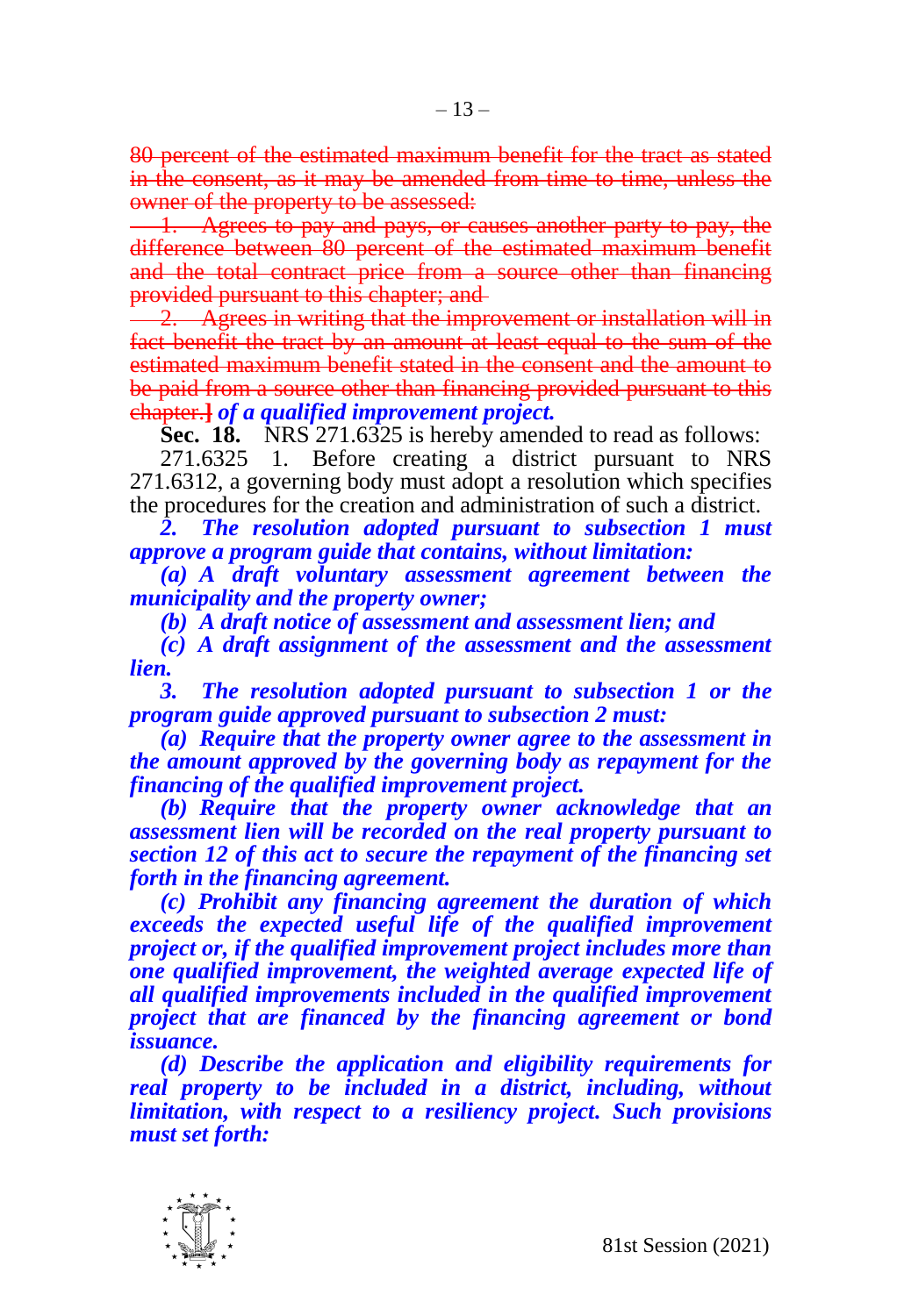*(1) The nature of resiliency improvements that may be included in a resiliency project;*

*(2) The standards and codes that must be met for a resiliency project to be a qualified improvement; and*

*(3) The types of licensed professionals who are approved by the municipality to determine whether the resiliency project meets the definition set forth in section 8 of this act, as required by NRS 271.6312, including, without limitation, whether a specific type of resiliency project needs to be approved by:*

*(I) An architect registered pursuant to chapter 623 of NRS;* 

*(II) A landscape architect registered pursuant to chapter 623A of NRS;* 

*(III) A professional engineer licensed pursuant to chapter 625 of NRS;*

*(IV) An environmental health specialist that has a certificate of registration pursuant to chapter 625A of NRS;*

*(V) A land use planner certified by the American Institute of Certified Planners; or*

*(VI) Any other licensed professional person, as set forth in the resolution or program guide.*

*(e) Describe the requirements to be a capital provider.*

*(f) Require each application to be reviewed on its own merits.*

*(g) Require each application to include the submission of the analysis or feasibility study required pursuant to NRS 271.6312.*

*(h) Provide that any approval of a qualified improvement project by a municipality will only apply to the tract or tracts set forth in the application.*

*(i) Set forth guidelines for a certified appraiser to determine the fair market value of the property that will be assessed.*

*4.* The resolution *or program guide* may provide for one or more of the following:

(a) Additional notices of the proposal to create the district, notices of the opportunity to apply for inclusion in the district or any other notices;

(b) *Any additional requirements for a qualified improvement project, including, without limitation, any requirement for insurance, security features or additional covenants and agreements that must be entered into by the municipality, capital provider, property owner and, if applicable, lessee;*

*(c) If applicable:*

*(1)* A reserve of money for bonds issued for the district, the method of funding the reserve and the disposition of any interest

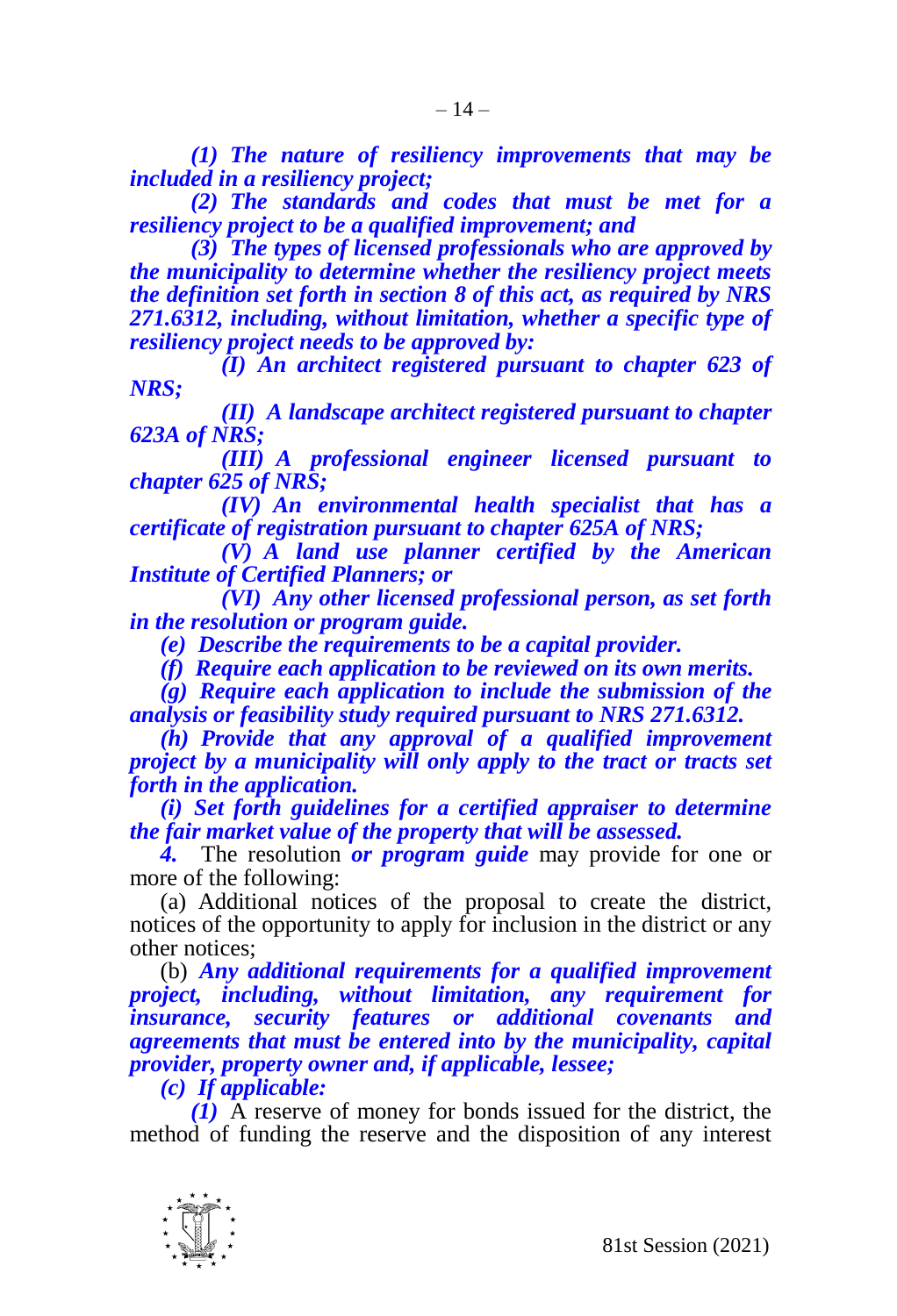earned upon or the principal of the reserve that is not needed to repay any bonds or interim warrants issued for the purposes of financing **[**an energy efficiency improvement project or renewable energy**]** *a qualified improvement* project within the district; *and*

**[**(c)**]** *(2)* Any other security for those bonds or interim warrants *;* **[**, and the method of determining the term of the bonds in compliance with NRS 271.515;**]**

(d) Any requirements for casualty insurance, liability insurance or other types of insurance for any project within the district;

(e) The method of determining the lien-to-value ratio of the property for the purpose of complying with the limitation prescribed by paragraph (d) of subsection  $\overline{11}$  **2** of NRS 271.6315;

(f) Any limitation on the lien-to-value ratio that would result in a lower lien-to-value ratio than that prescribed by paragraph (d) of subsection **[**1**]** *2* of NRS 271.6315;

(g) **[**Any limitation on the amount of the contract price, as a percentage of the estimated maximum benefit, that is lower than the limitation prescribed by NRS 271.6321;

(h)**]** Any sources, other than the proceeds of assessments, that will be used to pay:

(1) The cost of construction and installation of improvements financed pursuant to NRS 271.6312 to 271.6325, inclusive **[**;**]** *, and sections 2 to 13.5, inclusive, of this act;*

(2) The cost of any reserve of money or other security for financing **[**an energy efficiency improvement project or renewable energy**]** *a qualified improvement* project pursuant to NRS 271.6312 to 271.6325, inclusive  $\left\{\frac{1}{2}\right\}$ , and sections 2 to 13.5, inclusive, of this *act;* or

(3) The cost of engineering work, the cost to issue any bonds or provide other financing, or the cost of other incidentals pursuant to NRS 271.6312 to 271.6325, inclusive **[**;**]** *, and sections 2 to 13.5, inclusive, of this act;*

**[**(i)**]** *(h)* Any other security features, covenants required of property owners, covenants required of other parties or any other covenants, guarantees, insurance or other matters which the governing body finds are necessary or desirable for the financing of **[**an energy efficiency improvement project or renewable energy**]** *a qualified improvement* project pursuant to NRS 271.6312 to  $\overline{271.6325}$ , inclusive  $\frac{1}{2}$ , and sections 2 to 13.5, inclusive, of this *act;* **[**and

(j)**]** *(i)* Any other matters, procedures or financing *or program* terms which the governing body, in its sole discretion, determines are necessary or desirable to carry out the purposes of